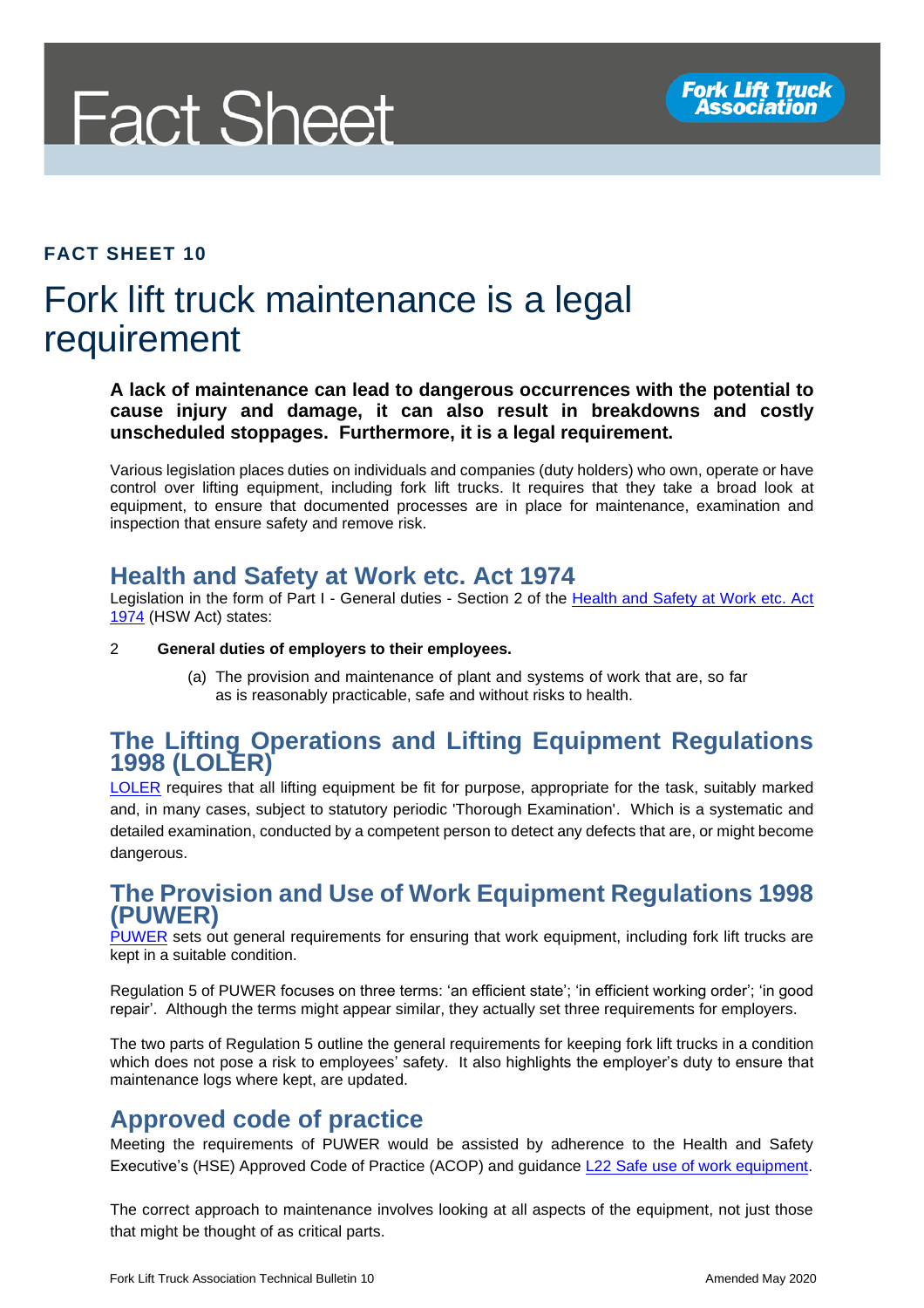ACOP L22 suggests how this can be achieved through routine maintenance, examination and inspection. It also advises on the kind of measures that can be taken to reduce the risk of equipment failure and any risks to employees' safety that could result.

While ACOP L22 is not law, it has been produced under section 16 of the [Health and Safety at Work](http://www.legislation.gov.uk/ukpga/1974/37/section/16)  [etc Act. 1974](http://www.legislation.gov.uk/ukpga/1974/37/section/16) and has special status.

## **Maintenance**

Always follow the manufacturers or dealers instructions for maintenance, examination and inspection.

Regular planned maintenance helps ensure fork lift trucks operate safely, efficiently and can identify problems before they become an issue. Most fork lift trucks are maintained on an 'hours run' regime; for convenience, a dealer may translate this into months, to determine the planned dates for maintenance activities.

During short term hire (i.e. less than 12 months) both the hire company and user of a fork lift truck, have a duty to ensure equipment is safe for use and thoroughly examined at the appropriate intervals, in compliance with the requirements of both LOLER and PUWER. However, when hire exceeds 12 months, compliance becomes the sole responsibility of the user of the equipment.

If you use a hired fork lift truck you must allow the hire company regular access to the equipment for maintenance, examination and inspection.

Only allow qualified, competent personnel to carry out maintenance work. Operators, unless suitably qualified, competent and authorised, should not carry out repairs and adjustments to fork lift trucks.

Keeping a maintenance log will allow the identification of recurring trends or problems and provides evidence that legal obligations are being met.

# **Factors affecting maintenance**

The type of maintenance or inspection regimes required and the interval between examination may be be affected by many factors, such as:

- Seldom-used trucks may require alternative maintenance routines.
- Arduous working conditions (e.g. cement/aggregate processing, corrosive chemical, metal manufacturing, brine processes, cold stores and marine environments) will increase the frequency of examination, maintenance and inspection.
- Operating hours machines running for between 60 and up to 80 hours or more per week, will require examination every 6 months.
- High operating hours lift trucks running for 80 hours or more per week, will require examination every 4 months.

Guidance on maintenance intervals etc should be sought from a dealer or the equipment manufacturer.

## **Operator daily checks**

It is a legal requirement to have documented processes for:

- Operator daily checks.
- Reporting defects.
- Ensuring remedial work is carried out.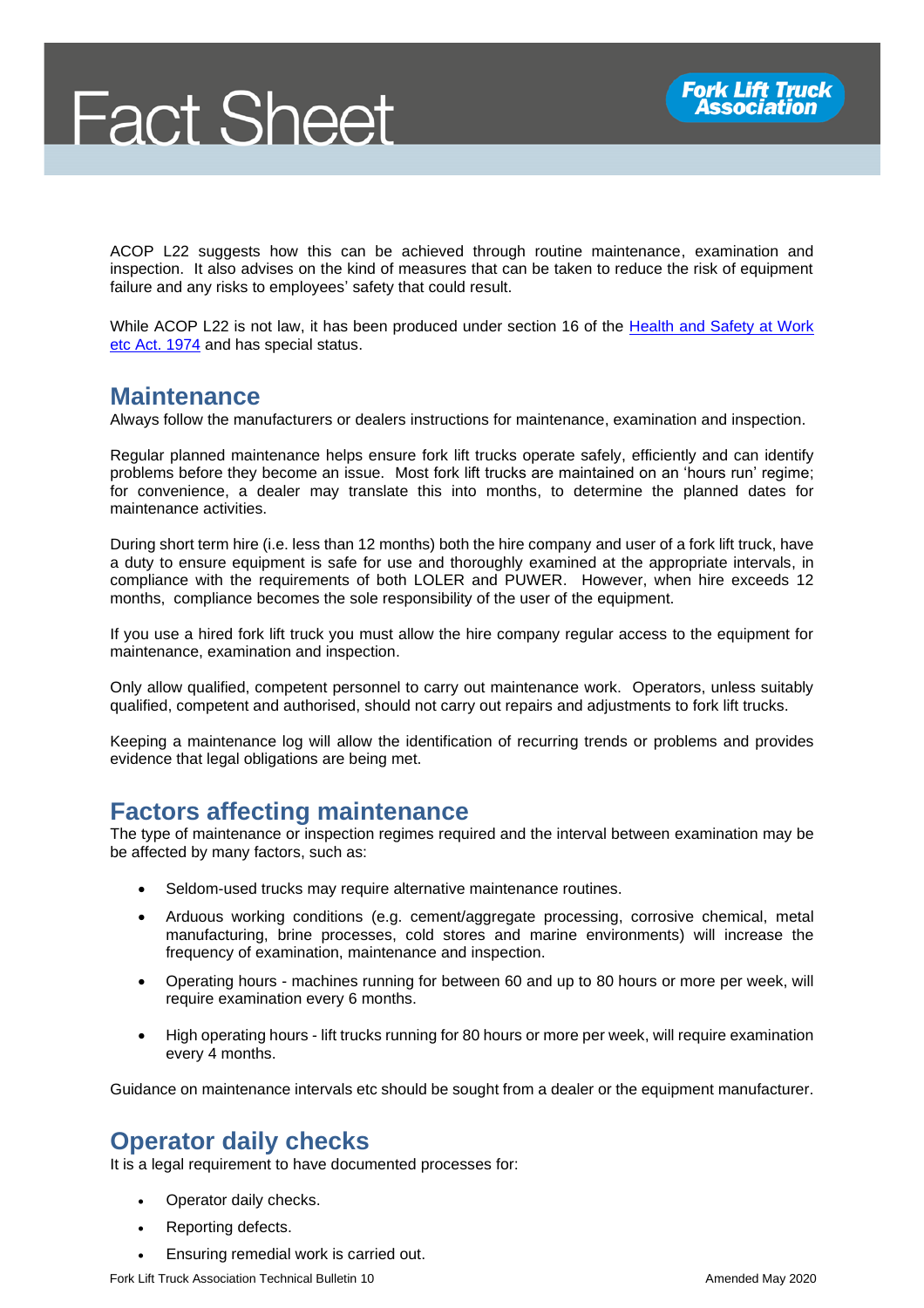Operator daily checks or whatever you call them on your site, form an important part of most companies Safe Systems of Work and are crucial to ensuring fork lift trucks are in safe working order. They provide a regular opportunity to identify any issues before they lead to more serious, costly problems and stoppages.

Early detection of a fault could avoid a dangerous incident with the potential to cause injuries to the operator or those around them and damage to stock and premises.

# **Operator daily checks inspection booklets**

The FLTA "Operator Safety – [Daily or Pre-shift Checks" booklet](https://fork-truck.org.uk/product/daily-checks/) is a practical booklet that contains 66 inspection pages, for completing essential daily checks. It also contains a detailed guide as to how checks should be completed. The booklet is designed to fit inside a self-adhesive clear fronted plastic [storage pouch.](https://fork-truck.org.uk/product/plastic-pouch/)

The 'cheque-book' type **FLTA Pre-Shift Inspection Pad contains 30 inspection forms.** The pad and completed inspection forms are designed to fit inside a durable plastic, clear fronted [plastic storage](https://fork-truck.org.uk/product/safe-truck-pre-shift-inspection-paddles/)  [paddle.](https://fork-truck.org.uk/product/safe-truck-pre-shift-inspection-paddles/) The paddle comes complete with a cable tie for attaching to the truck.

#### **Law**

Various legislation relates to the maintenance (including the thorough examination and inspection) and use of fork lift trucks, some of which are listed below:

- [Health and Safety at Work etc. Act 1974](http://www.legislation.gov.uk/ukpga/1974/37/contents)
- [The Lifting Operations and Lifting Equipment Regulations 1998](http://www.legislation.gov.uk/uksi/1998/2307/contents/made)
- [The Provision and Use of Workplace Equipment Regulations](http://www.legislation.gov.uk/uksi/1998/2306/contents/made) 1998
- [The Workplace \(Health, Safety and](http://www.legislation.gov.uk/uksi/1992/3004/contents/made) Welfare) Regulations 1992
- [The Control of Noise at Work Regulations](http://www.legislation.gov.uk/uksi/2005/1643/contents/made) 2005
- **[The Personal Protective Equipment Regulations](http://www.legislation.gov.uk/uksi/2002/1144/contents/made) 2002**
- [The Control of Substances Hazardous to Health Regulations 2002](http://www.legislation.gov.uk/uksi/2002/2677/contents/made)

# **FLTA further guidance**

Also see FLTA Fact Sheets 3, 4, 17, 22 and 28 for further information.

**The above information is provided by the Fork Lift Truck Association (FLTA) as guidance and, where applicable, takes account of current best practice and our interpretation of current legislation.** 

**However, the FLTA accepts no responsibility for the recommendations, advice, statements, opinions and conclusions set out above, either expressly or by implication.**

**No warranty or representation of assurance, in respect of the accuracy or validity of the same is given.**